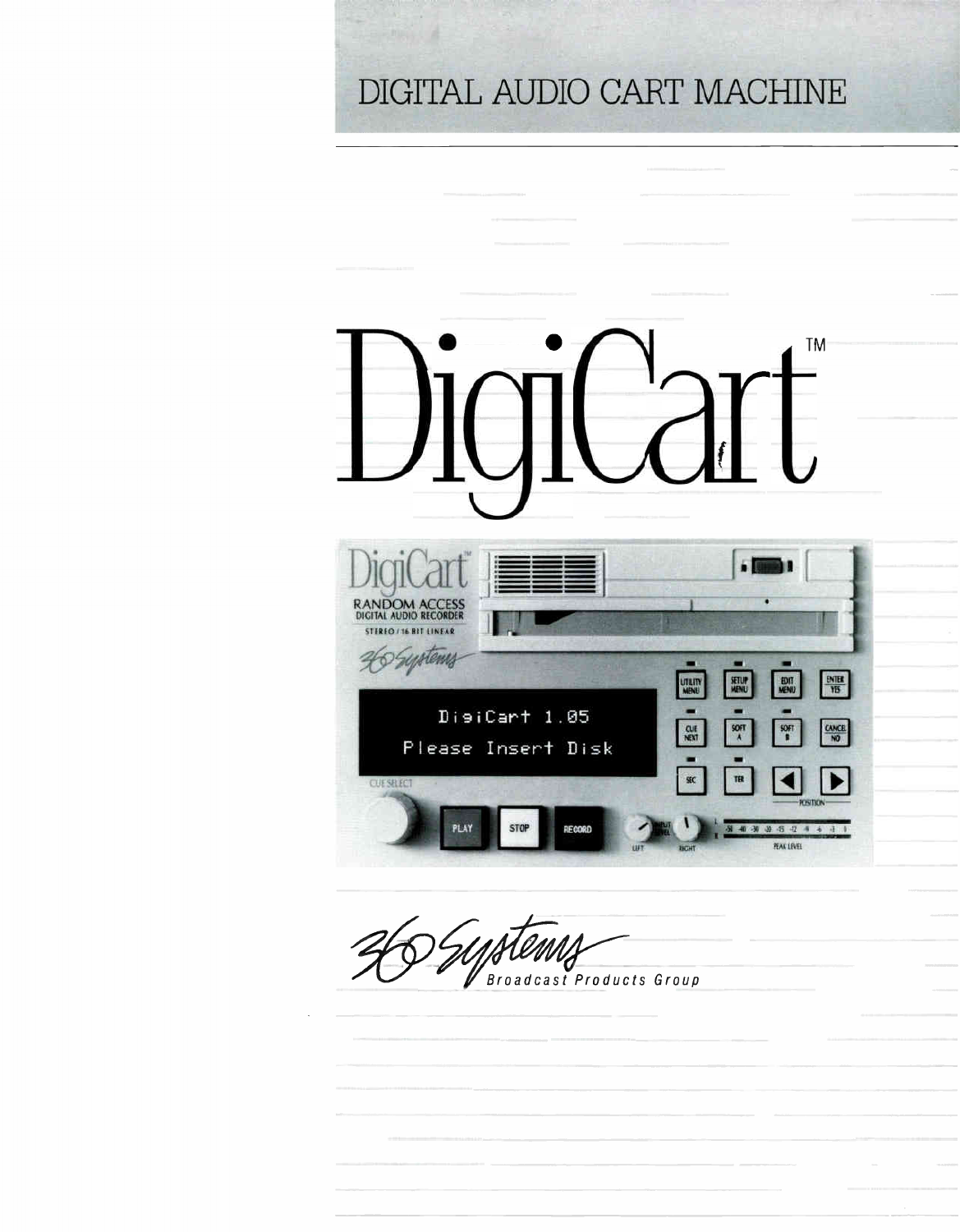## Presenting the Digital Cart Ma

360 Systems' new DigiCart<sup>™</sup> is an advanced digital recorder designed from the ground up for use in broadcast. It works exactly like conventional cart machines, but with some notable improvements. DigiCart provides the premium quality sound of digital audio with rugged, removable magnetic disk cartridges.

DigiCart fits right into existing studios without making big changes. It's the same size as today's most popular carts. Audio, remote control and cue signals work the same way they always have. And station personnel don't have to be retrained— one look at

discs and DAT recorders to revolutionize the music industry. It produces ruler-flat response with absolute stereo phase accuracy, no high end roll-off or peaks, no wow and flutter, and no adjustments ever.

A single model of DigiCart provides total format flexibility: Recording can be done in stereo or mono, with sample rates of 48K, 44.1K, 32K, or 22.05K. Different formats can be combined on a single disk, with information including title, running time, and recording format displayed right on the front panel. Each time a new cue is selected, DigiCart automatically



DigiCart and it's clear how it works.

What's even clearer is the onair sound provided by DigiCart. Now everything from music and jingles to station ID's, commercials, and news actualities can have the extra impact of digital quality that's become so powerful in today's competitive broadcast market.

### Premium Quality Digital Audio

DigiCart offers the same 16-bit performance used by compact

reads a "cue header" stored on the disk, and instantly configures itself for correct playback.

For music and jingles, recording at a 48K sample rate will produce an audio bandwidth of 20 KHz. For voice overs and news items, recording at lower sample rates can make the most of storage time, while still delivering excellent digital quality.

#### Durable Digital Media

A unique advantage of DigiCart is its use of removable Digital

Audio Disks. Over the last ten years, Bernoulli disks and the Bernoulli drive technology have been used by major businesses and industrial firms worldwide. Today, they rank as the leading highdensity computer backup disk.

Unlike CD's and DATs, DigiCart's Digital Audio Disks provide exceptionally long life in a rugged cartridge enclosure. They can be banged and dropped, but they never skip, and they don't need a protective case for rack storage. With more program material on every disk, DigiCart disks become more economical than standard tape carts. They're more reliable too— they provide the same outstanding audio quality after thousands of plays that they did when first recorded.

#### Random Access To Every Selection

Insert a Digital Audio disk into DigiCart's drive and the first cut is ready to play. A large Cue Select knob makes it easy to dial up additional selections. It's even possible to cue up new selections while playing the first! Cueing time to the next cut—any cut, is immediate.

### Expanded Storage Capacity

DigiCarts are designed so it's easy to expand their storage capacity in the field. An optional hard disk providing up to four hours of stereo can be installed inside DigiCart's chassis. For even longer storage times, a companion hard disk enclosure with up to five additional drives is also available. All this adds up to total storage capacity in excess of two days, with every cue on every drive available for immediate playback.

### DigiCart As A Production Tool

DigiCart's production-oriented features mean more efficient use of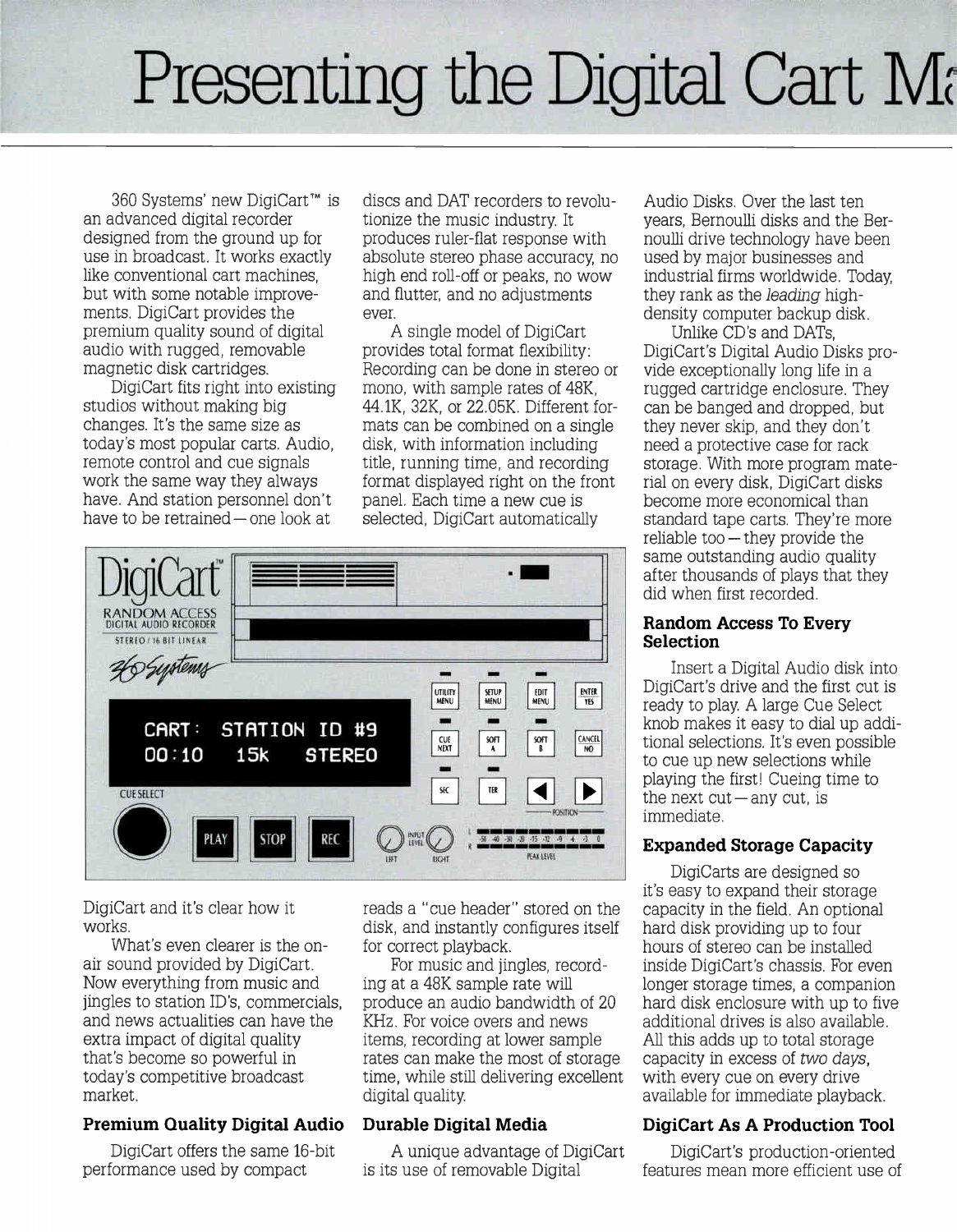# àchine Designed for Broadcast

production time. DJ's will discover DigiCart offers amazing speed and ease of operation for creating wild "morning zoo" effects and

DigiCart's standard serial interface. Stack playback options include seamless follow-on play from a single start command, or sequential

| Disk Playing Times                        |
|-------------------------------------------|
| Approximate times shown in stereo minutes |
|                                           |

| Disk<br>Drives | Linear | 48K (20 KHz)<br>$AC-2$ | 44.1K (20 KHz)<br>Linear | 32K (15 KHz)<br>Linear | 22.05K (10KHz)<br>Linear |
|----------------|--------|------------------------|--------------------------|------------------------|--------------------------|
| Cartridge      |        | 21                     |                          | 5.5                    |                          |
| HD-200         | 20     | 107                    | 22                       | 30                     | 44                       |
| HD-400         | 36     | 192                    | 40                       | 55                     | 80                       |

"impromptu" audience responses. News people can transfer their source material, edit it, then organize it for sequential playback and take it straight to the on-air studio.

Digital Audio Disks can be used for quick transfers of audio between different machines in news, production, and control facilities, without the time and quality loss of analog tape. And, an optional digital audio interface will soon be available for direct digital transfers from DAT's, CD's, and digital VTR's.

#### Non-Destructive Editing

Finally, there's an economical way to perform simple production tasks entirely in the digital domain. DigiCart performs head trims, tail trims, fades and even level adjustments of pre-recorded material. All of DigiCart's editing features are non-destructive, so you'll never have to worry about mistakes. Simply re-do your edit until you're satisfied with the result.

#### Powerful Play-Listing Features

DigiCart's Stack Mode can be used to create play lists of any length and store them on a disk for later recall. There are no limits to the number of cues in a Stack, or to the number of Stacks stored on disk. Play lists can also be downloaded from a computer, using

playback triggered by commands from an operator, satellite network, or local automation system. When combined with DigiCart's editing features, Stack Mode provides broadcasters with a powerful tool for compiling and editing news items and interviews, creating automatic spot rotation, jingles, promos and music beds.

#### Automation Ready

With DigiCart, it's not just a catch phrase. DigiCart is automation ready, with an EIA-422 serial port using the popular ES-Bus protocols, plus a BCD automation interface and GPI inputs.

The serial port gives complete control of all DigiCart functions from an external computer. Broadcast automation and live-assist systems use the DigiCart as a primary storage medium for spots, and provide complete on-screen playlisting. An optional "AT" keyboard provides cue titling and convenient remote control of most DigiCart operations.

#### Emphasis On Economy

Digital Digital August Disk

**PADTECT** 

Cue listing and immediate follow-on play features allow a single DigiCart to replace several triple stacks at a fraction of the cost. Just one model of DigiCart has enough flexibility to be used for news, spot production, and on-air

OVER

DigiCart uses rugged, removable Digital Audio Disks.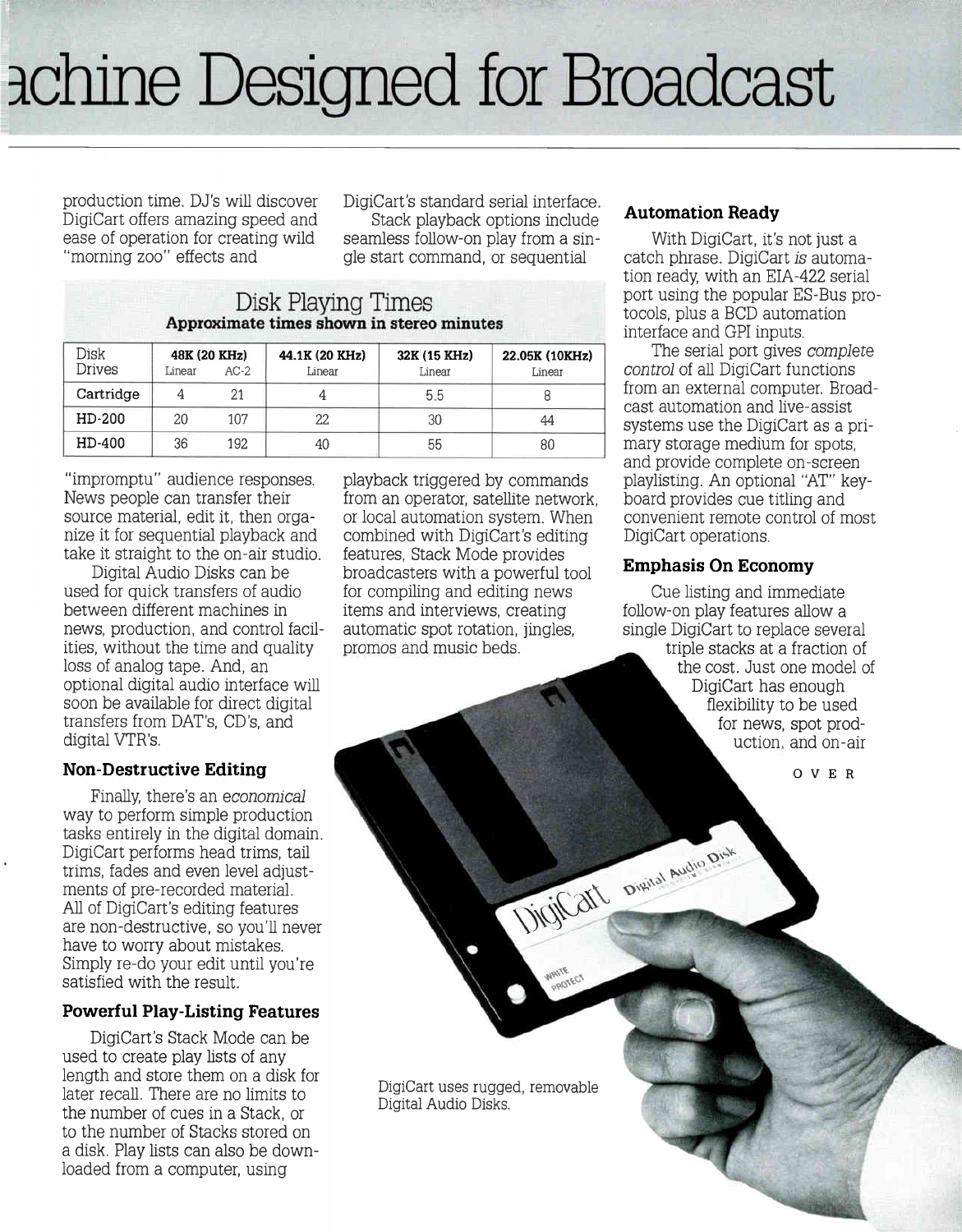playback, as well as archiving  $\blacksquare$  **Features/Specifications** of source material.

Maintenance is kept to a minimum too— no biasing, alignment, or any of the other usual analog headaches. DigiCart employs modular construction with plug-in PC cards — so even the disk drives can be changed in a matter of minutes.

#### A Word About Reliability

360 Systems pioneered high reliability digital audio systems for industry ten years ago. We've replaced analog cart machines with modern digital systems throughout the world.

Our only business is high quality digital audio, so we're concerned about our product's "real world" survival. That's why you'll find DigiCart is loaded with the professional extras that make it at home in any broadcast environment; like R.F. suppression on balanced inputs, balanced outputs, and XLR connectors.

#### Affordable Excellence

On-air digital audio quality has finally become an affordable option for broadcasters. Even with true 16-bit sound and its flexible feature set. DigiCart is priced about the same as mid-line analog cart machines. Which isn't good news for makers of analog cart machines, but is very good news for broadcasters competing in qualityoriented markets.

For more information contact: 360 SYSTEMS 18740 Oxnard Street Tarzana, California 91356 U.S.A. Phone (818) 342-3127 Fax (818) 342-4372

6 *Tystems* 

#### AUDIO PERFORMANCE

| Bandwidth                     | 10 Hz to 20 KHz ± .5 dB; optionally 15 KHz or 10 KHz                                                                          |
|-------------------------------|-------------------------------------------------------------------------------------------------------------------------------|
| Quantization                  | 16 bit linear                                                                                                                 |
| Dynamic Range                 | 92 dB typical                                                                                                                 |
| Signal-to-Noise               | 92 dB typical                                                                                                                 |
| Distortion $(THD + N)$        | $-88$ dB @ full scale; $-74$ dB @ $-20$ dB                                                                                    |
| Interchannel Phase            |                                                                                                                               |
| Deviation                     | $<$ 0.1 degree at 15 KHz                                                                                                      |
| Interchannel Crosstalk        | >90 dB at any frequency                                                                                                       |
| <b>Input Circuit</b>          | Electronically balanced with R.F. suppression;<br>Input $Z = 40k$ ohms each leg; XLR-3 connectors                             |
| Common Mode                   |                                                                                                                               |
| Rejection                     | Better than 60 dB                                                                                                             |
| Maximum Input Level           | $+18$ dBu single ended, $+24$ dBu differential                                                                                |
| Output Circuit                | Phase corrected differential outputs, short circuit<br>proof, RF protected; Output $Z = 100$ ohms                             |
| Maximum Output Level          | $+18$ dBu single ended, $+24$ dBu differential                                                                                |
| <b>GENERAL SPECIFICATIONS</b> |                                                                                                                               |
| Recording Medium              | Removable magnetic disk cartridge                                                                                             |
| Data Compression              | Optional Dolby AC-2 data reduction provides<br>increased digital audio storage                                                |
| Reliability                   | Typical media lifetime: >2,500 plays<br>Expected component lifetime: >5 years                                                 |
| Hard Disk MTBF                | >250,000 hours, five year warranty                                                                                            |
| Cartridge Drive MTBF          | $>60,000$ hours                                                                                                               |
| No. Cuts/Cartridge            | Unlimited                                                                                                                     |
| <b>Start/Restart Time</b>     | Instantaneous from any location                                                                                               |
| Cue to Next Cut               | Instantaneous                                                                                                                 |
| Cue Outputs (GPI)             | Secondary, Tertiary with front panel LED's                                                                                    |
| Cue Erase/Replace             | Secondary and Tertiary cues may be individually<br>erased without playing to their location                                   |
| Display                       | Large character $2$ -line $\times$ 20 character fluorescent                                                                   |
| Level Metering                | Quasi-Peak responding LED display                                                                                             |
| Input Controls                | Input level controls on front panel                                                                                           |
| <b>Operating Controls</b>     | Play/Record/Stop plus 12 menu related buttons                                                                                 |
| Remote Control                | Standard remote buttons with lamp drive; 25-pin<br>"D" connector                                                              |
| Serial Remote                 | Full machine control via EIA-422/ES Bus interface;<br>9-pin "D" connector                                                     |
| Form Factor                   | 3-U half-rack; stand-alone or rack mounting with<br>accessory shelf.                                                          |
| Circuit Cards                 | Plug-in cards; FR-4 epoxy glass stock, with 94-VO<br>flame retardant rating; Gold plated edge connectors<br>and socketed IC's |
| Agency Approvals              | All AC components UL recognized, FCC approvals pending                                                                        |
| Power Requirements            | 100/120/230 volts, 50/60 Hz, 75 watts                                                                                         |
|                               |                                                                                                                               |

Specifications and pricing subject to change without notice. AC-2 is a trademark of Dolby Laboratories, Inc. DigiCart is a trademark of 360 Systems. U.S. and foreign patents applied for. Made in U.S.A. **Example 20** Copyright 1990, 1992 by 360 Systems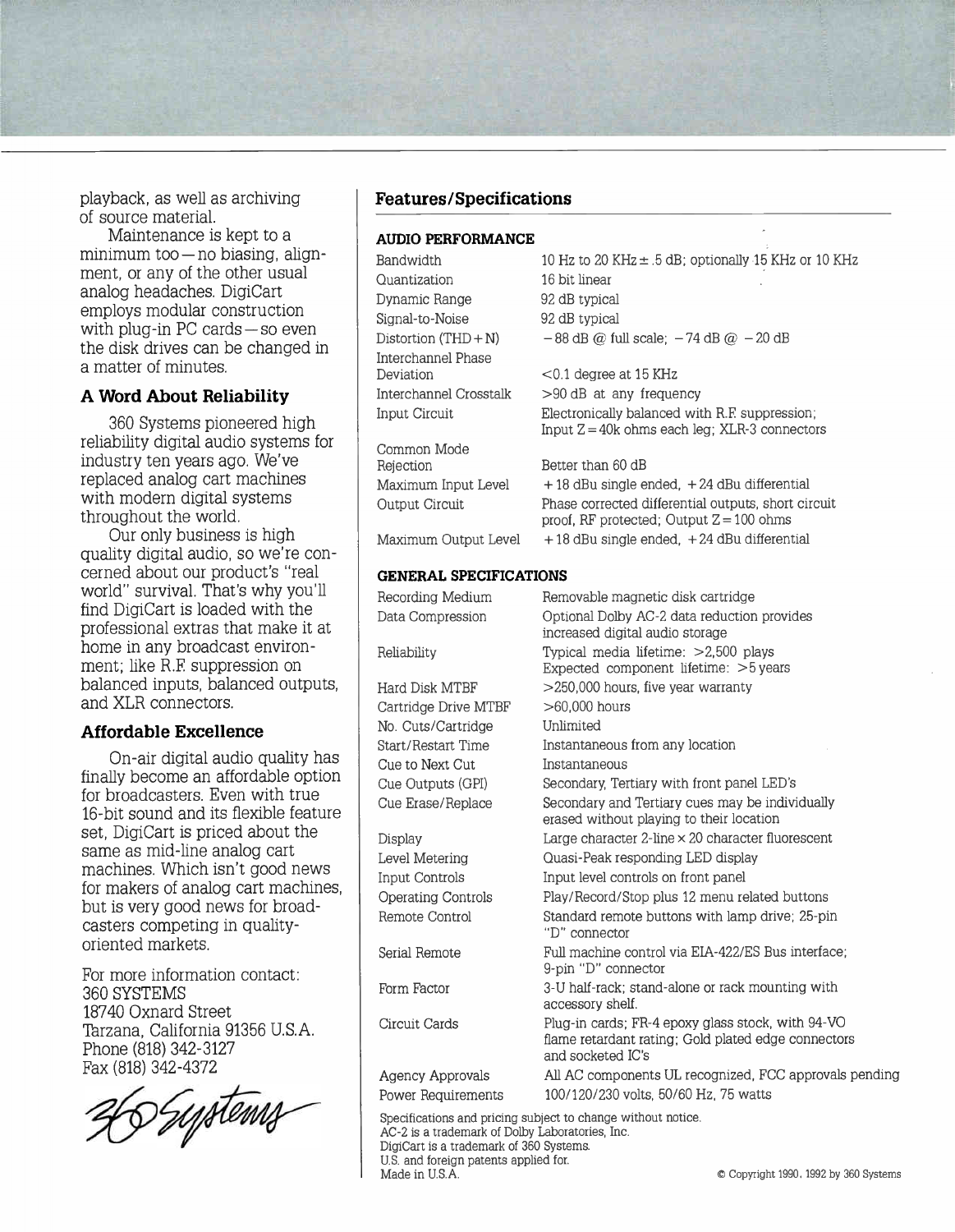

ALL DIGITAL MEDIUM - PREMIUM QUALITY AUDIO INSTANT ACCESS - PLAYBACK WITH ZERO SHUTTLE DELAY INTERNAL HARD DISK  $-$  UP TO 32 HOURS AUDIO STORAGE REMOVABLE HIGH CAPACITY MEDIA - OVER 1 HOUR DIGITAL AUDIO WORKSTATION FEATURES - DSP/PRECISE EDITING FULL DIGITAL INTERCONNECT - AES/EBU STANDARD D-NET - FILE TRANSFER NETWORK



DigiCart<sup>y</sup>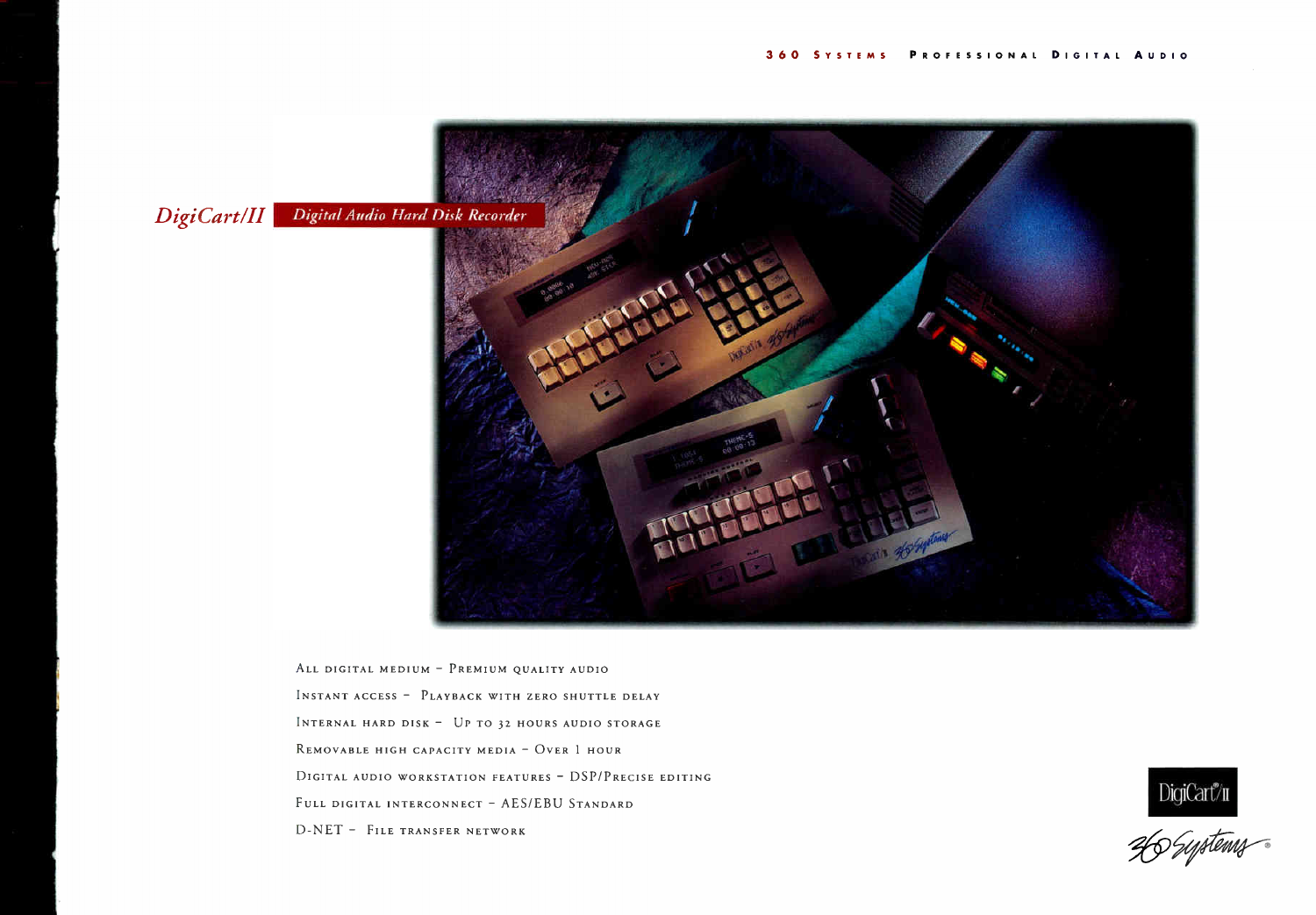

#### DIGITAL AUDIO RECORDING AND EDITING WITH SPEED AND ACCURACY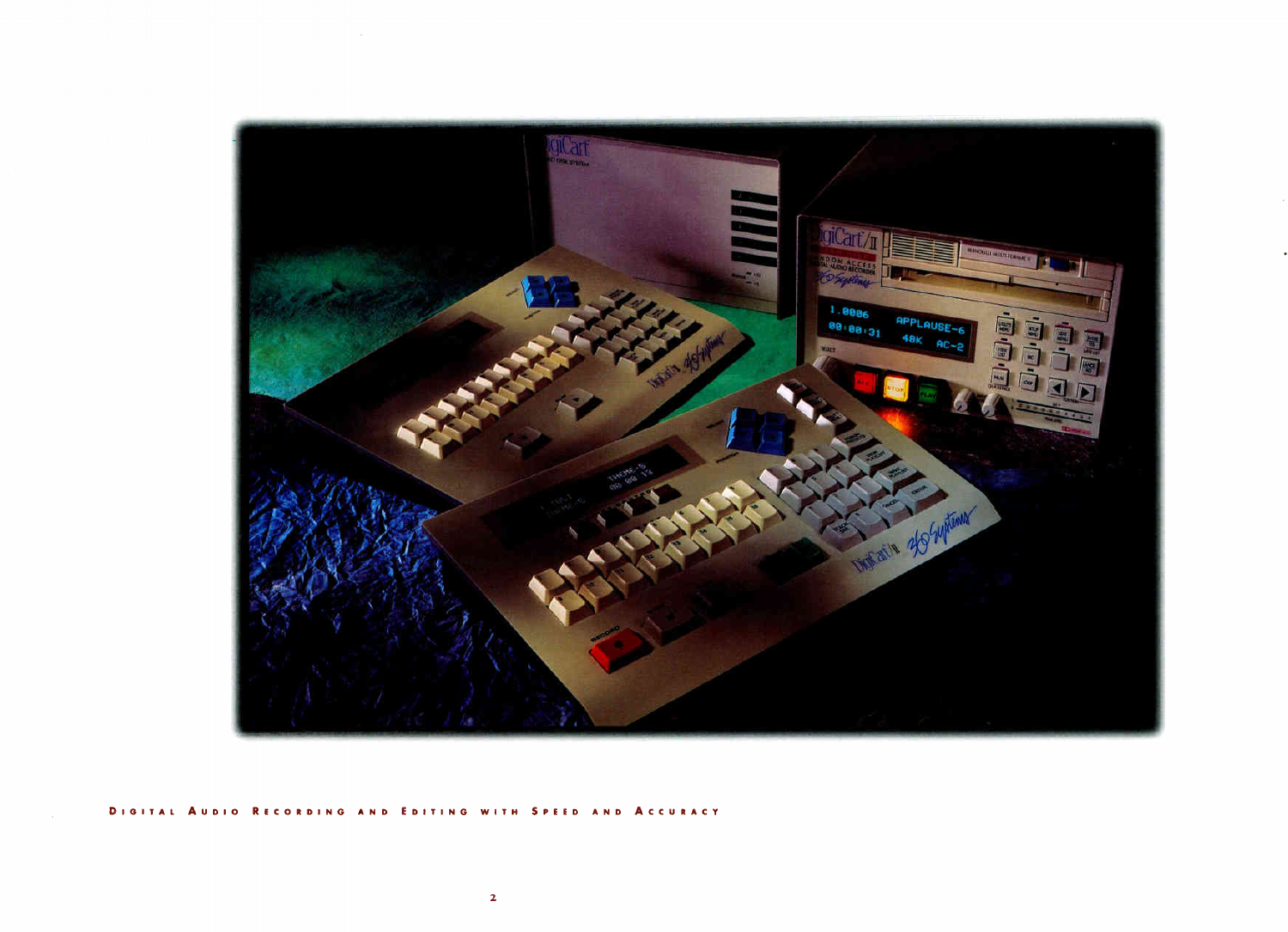#### AFFORDABLE PERFORMANCE AND PROVEN TECHNOLOGY

When 360 Systems first introduced the DigiCart audio recorder, its unique combination of features and attractive price made it an immediate best seller. With DigiCart/II, the benchmark is refined: More powerful software, even greater storage options, and enhanced remote control capabilities.

DigiCart/II earns it's keep by doing the work of three machines: a hard disk recorder, a mini audio workstation and a digital cart machine. This impressive combination sets a new standard for versatility and performance.

With singular accuracy, DigiCart/II makes flawless 16-bit recordings, either in linear mode or with Dolby AC-2 data reduction for extended recording times. And in playback mode, it's never been easier to instantly access a vast number of cuts with just a few key strokes. Simply make a selection, hit play— and audio's rolling before your finger leaves the button.

#### INI-WORKSTATION

To make things interesting, a variety of workstation features add efficiency and creativity to your work. Like DSP editing functions that produce smooth fades and precision edits, with speed and finesse.

A built-in hard disk turns DigiCart/II into a virtual sound library. And for moving audio between machines, proven Bernoulli disk technology excels in reliability and cost-effectiveness. The transfer rate is speedy too; audio files copy perfectly in the digital domain at an impressive 10-to-1 rate. Additionally, audio files can be moved between machines via the D-NET File Transfer Network at speeds up to 8 times faster than normal.

Playback options range from locate-and-play of a single cut, to programmed playlists. To enhance operations, a trio of remote control units expand the playback capabilities in the production studio as well as on-the-air.



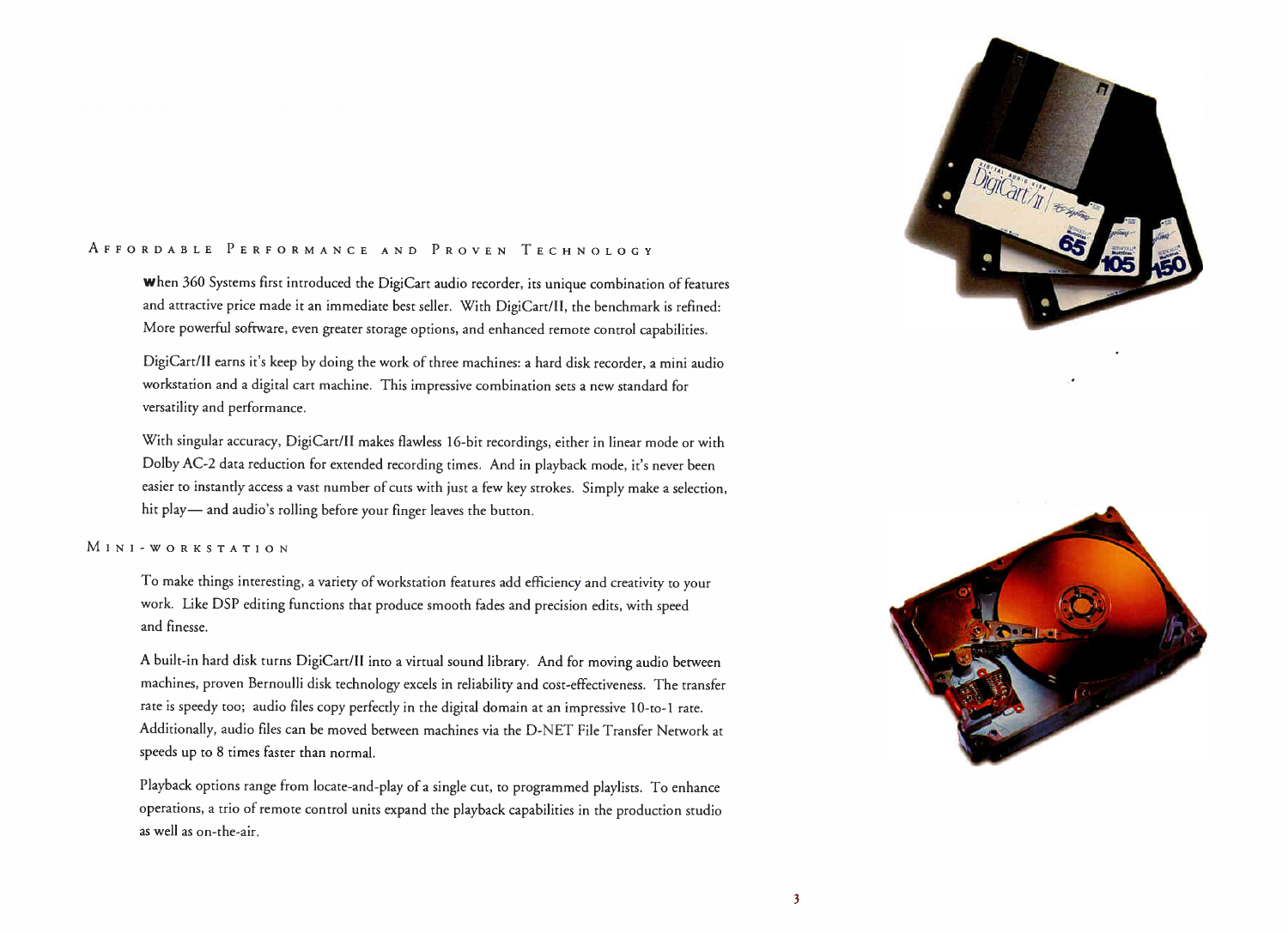

Display Shown in Play Mode.



DigiCart/II's instant-access to disks, directories, and audio files clearly illustrates its speed advantage. No waiting for rewind or fast forward cueing. No hunting for a particular cut between leader tapes. Essentially, zero shuttle time.

In operation, the selected cut name (and number) are clearly shown on the display, leaving no chance for a mistake. Once a cut is playing, the next one selected is ready to play on command. The sequence can be automated for follow-on play by hitting the play button before the current cut finishes.

LOOP makes a file play repetitively. As soon as it ends, it restarts without a break. Loops are perfect for background atmospheres and music vamps.

PAUSE puts the machine on hold during record or playback.

PRESET buttons play cuts from a single keystroke, with zero delay. They operate like samplers, producing rapid fire effects and music bits on demand. Up to 16 "Hot-Keys"<sup>™</sup> are assignable on the remote control units, and 100 on the accessory keyboard.

#### **RECORDING**

RECORDING on DigiCart/II goes far beyond conventional machines. Files of any length— from seconds to hours— are recorded in stereo at 48K, 44.1K, or 32K sampling rates. To expedite the recording process, DigiCart/II drops into record mode when audio is detected at a preset level. Quasi-peak reading meters provide an accurate view of recording levels. And selectable Dolby AC-2 coding yields over five times as much storage, with truly professional audio quality.

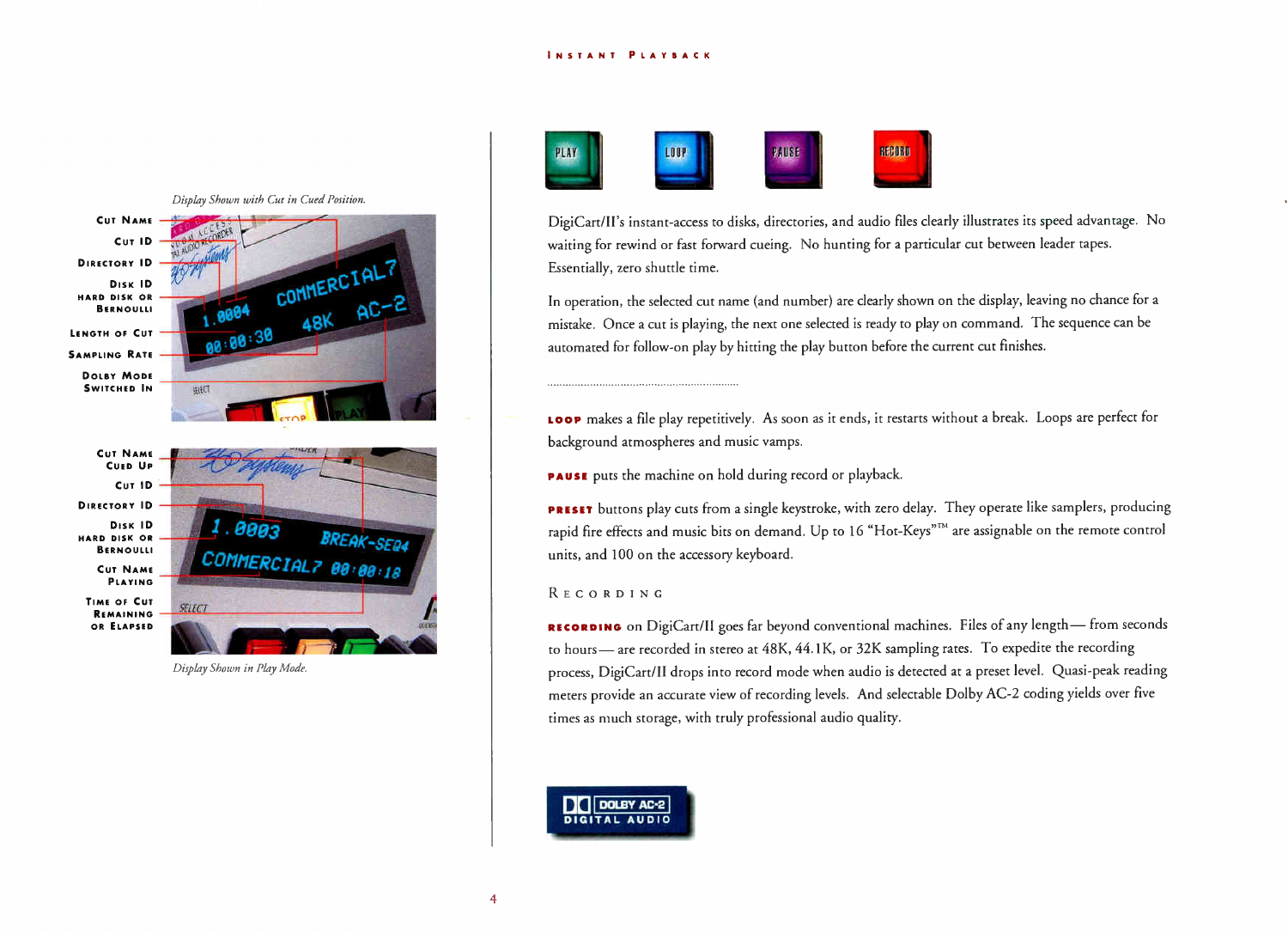

HDS Hard Disk System



#### STORAGE MEDIA

DigiCart/II comes standard with a high reliability hard disk that stores two hours of audio. Greater storage of four to eight hours is available with the mid size disks. And for really big projects, choose from a range of gigabyte-size disks for up to 32 hours of 20 kHz stereo.

DigiCart/II also sports a field proven multi-format Bernoulli disk drive. The associated removable disks are available in three sizes and offer storage capacities of 30, 49, and 68 minutes each. The disk itself is enclosed in a durable cartridge for protection against rough handling, dust, and heavy use in real world environments.

Removable disks are great for transporting audio files from one machine to another, or for that matter, from one city to another. They're also ideal for archiving and backing up the hard drive— without any quality loss. Bernoulli disks are computer quality, and provide a very attractive price per-minute storage medium.

#### MASSIVE STORAGE

Expanded storage capacity can be achieved by supplementing DigiCart/II with its companion Hard Disk System. The HDS houses up to five drives for additional storage of 160 hours.

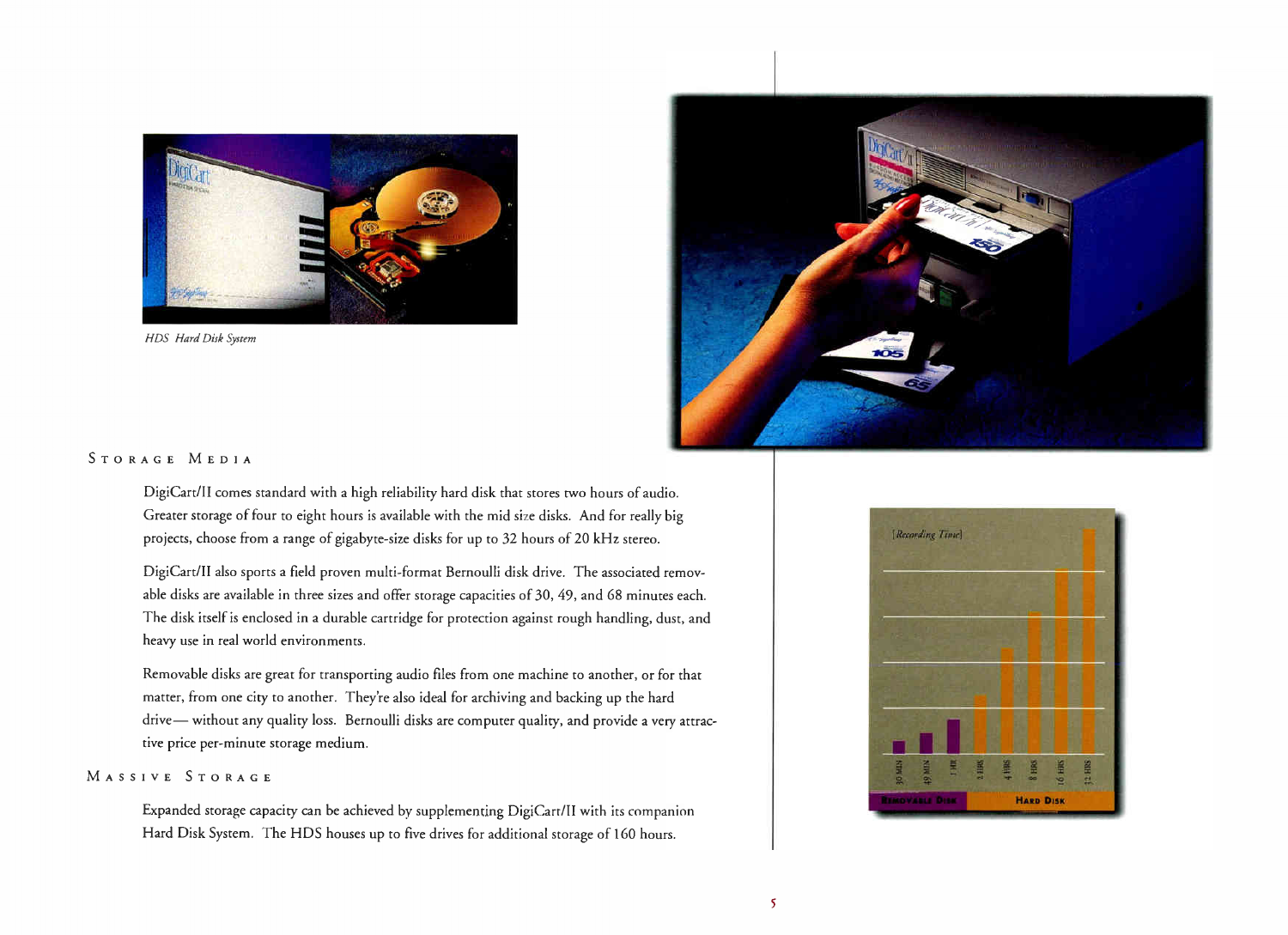#### **PLAYLISTING**



Playlists really show off DigiCart/II's strengths. They do the job of a number of cart machines, better and faster. There's no need for constant loading of endless carts; a few keystrokes have replaced them. What's more, playlists can be previewed before airing, saving time and preventing mistakes.

Essentially, playlisting stacks up selected cuts— somewhat like a high-speed juke box but with seamless transitions between cuts. Stacks of any size can be created in various arrangements.

FOLLOW-ON PLAY quickly assembles a Stack, on-the-fly. While one cut is playing, a single keystroke loads a new cut in the Stack for consecutive playback.

QUICKSTACKS™ are temporary Stacks that play through to completion, without breaks. They're great for on-air use since they're fast to build.

LINEAR STACKS are QuickStacks that have been stored on disk. They can be recalled, edited, and selected for playback at any time.

ROTATING STACKS break after each cut in the Stack. With each play command, the Stack rotates (advances) to the next cut.

comBo stacks are a group of linear or rotating Stacks linked together. They're the next best thing to an automation system, since they contain many sequenced cuts. For example, a combo Stack may include a linear stack within a rotating Stack; these may also be tied to individual cuts.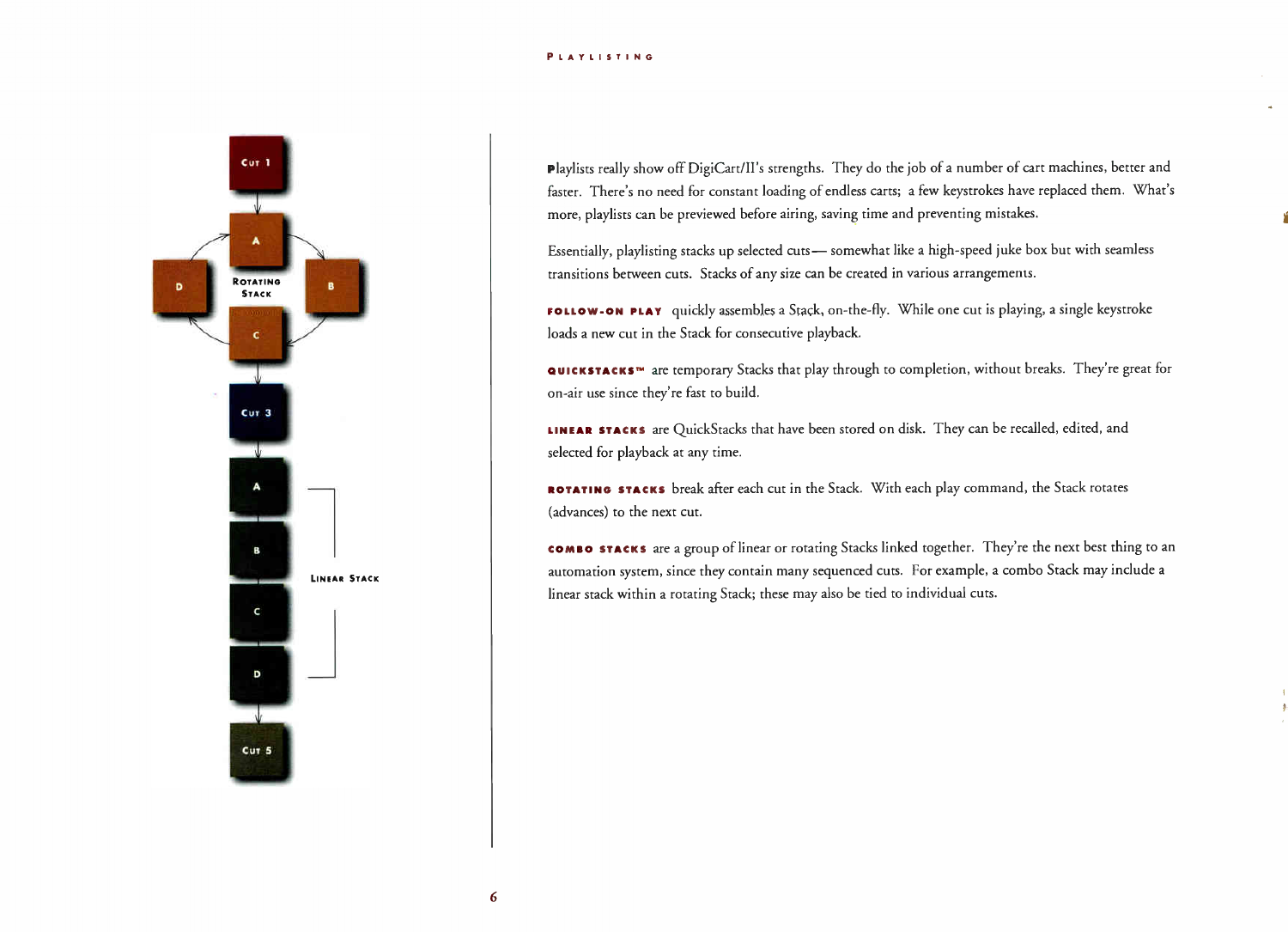

#### Direct Access<sup>\*</sup> Remote Controls

Expand DigiCart/II's capabilities with three new remote control units. Each is designed for specific applications and features the basic transport controls as well as individual items like menus, pause, loop and cut select. The remotes select audio files in three ways. First, typing in an index number rapidly locates and retrieves a cut, no matter where it's filed. Alternately, typing in a cut name puts a high-speed search program into action. And, for single-key access, map cuts to the Hot-Keys for immediate playback.

RC-220 REMOTE This full-featured remote control duplicates DigiCart/II's front panel in a low profile, small footprint package. It's designed primarily for production work, but doubles for playback operations as well. Featured are 16 programmable presets for instant playback, and a keypad for rapid cut selection. Control up to four machines from a single RC-220.

RC-210 REMOTE The RC-210 is a simplified control panel, designed expressly for on-air playback operations. Features include rapid playlist selection, 16 user-programmable presets, and cut access by index numbers.

RC-205 KEYBOARD This compact keyboard is perfect for titling directories and audio files. It maps up to 100 presets to Hot-Keys— a powerful feature for production and sound effects applications. Also, all essential DigiCart/II front panel buttons are conveniently duplicated by the RC-205's function keys.

#### Remote Control Ports

Communication between DigiCart/II and other equipment is easy, thanks to an extensive set of remote control commands and interface options. For simple interfacing, all the necessary elements are supplied for setup of fader starts or custom control panels. GPI inputs control record, stop, and play; with tally lamp drivers available for remote button illumination.

Presets are automatically configured for direct access to 100 separate audio files and playlists, in any combination. For more advanced applications, DigiCart/II's serial port opens the door to a powerful set of command protocols. Complete documentation is readily available for developers and system integrators.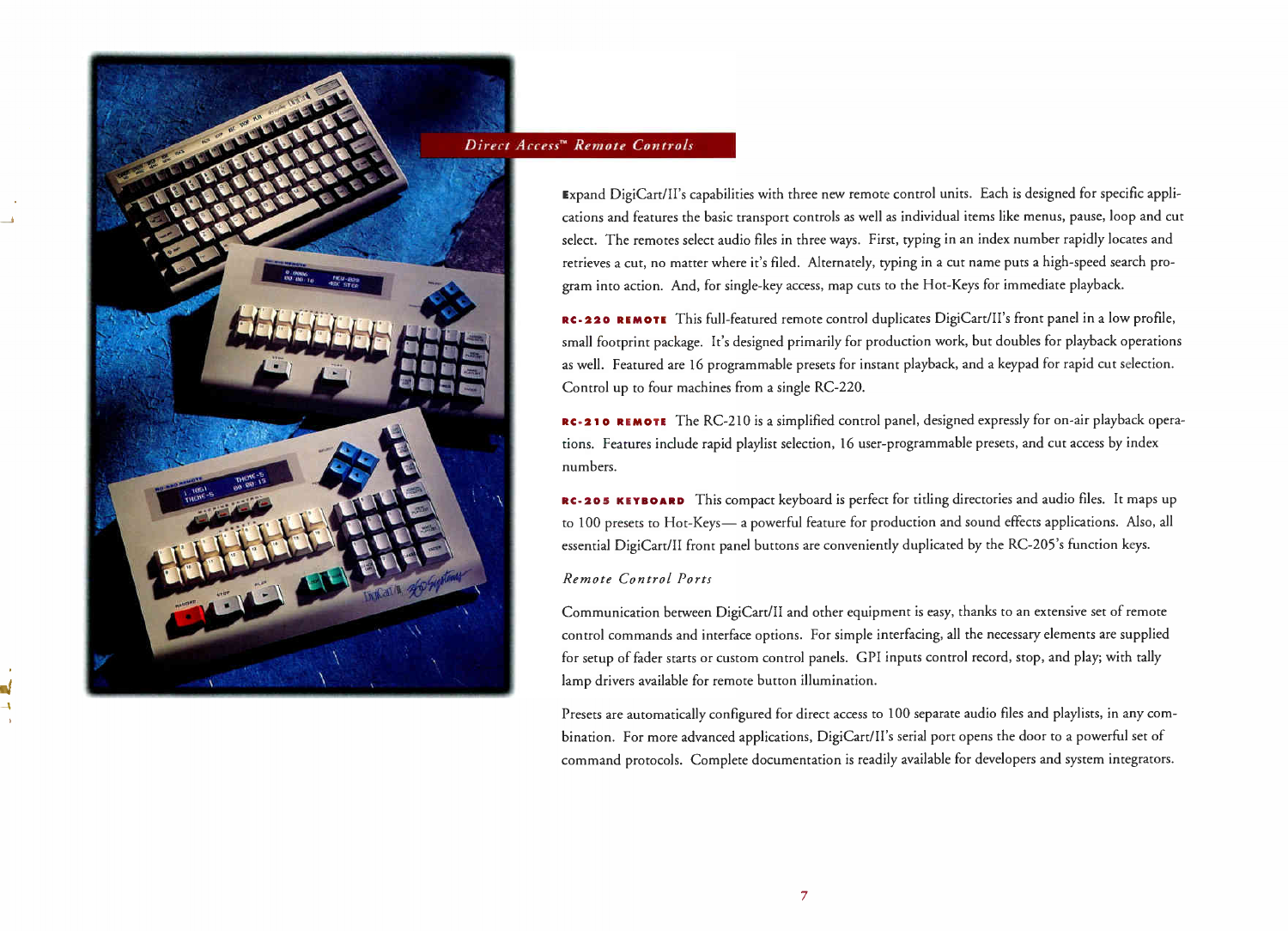#### DIGITAL EDITING





DigiCart/II takes on a new personality as a mini-workstation. Thanks to non-destructive editing, changes to audio files are quick and completely reversible.

With pinpoint accuracy, edit markers can be placed and readily auditioned. This applies to head and tail trims as well as fades. If the audio file needs to be restored to its original form, the edit markers are simply reset to their starting positions.

Different edited versions of a recording are made as needed. The new markers are stored as part of the audio file, and are included when copies or transfers are made. Subsequently, edited files can be "cut and pasted" together as playlists, then combined and stored as a single, unique file.

EDIT MENU options include trims, fades, and level sets. During the editing process, edit markers are adjusted until the edits points are just right. **HEAD TRIM** sets the starting point of the cut, and can be used for rapid "roll-ins". TAIL TRIM sets the ending point of a cut. FADE IN sets the length of the fadein. FADEOUT sets the length of a fade-out. OUTPUT GAIN changes the level setting for each individual cut. Very helpful when level balancing a series of cuts that play together in sequence. PRE ROLL provides a roll-in for tail edits, and precise back-timing.



#### EDITING STACKS (PLAYLISTS)

ASSEMBLE AND INSERT EDITING modes are available for building and editing Stacks. Just like splicing tape, cuts are assembled together as Stacks. As each new cut is added to the Stack, it becomes the last cut to play in the sequence. Alternately, a cut may be inserted between others. The new Stack can be permanently welded into a single cut after editing is completed. APPEND adds a new cut to the bottom of the Stack. INSERT places a new cut at any position in the Stack. REMOVE deletes a cut from the Stack. TRUNCATE removes all cuts past a selected point in the Stack.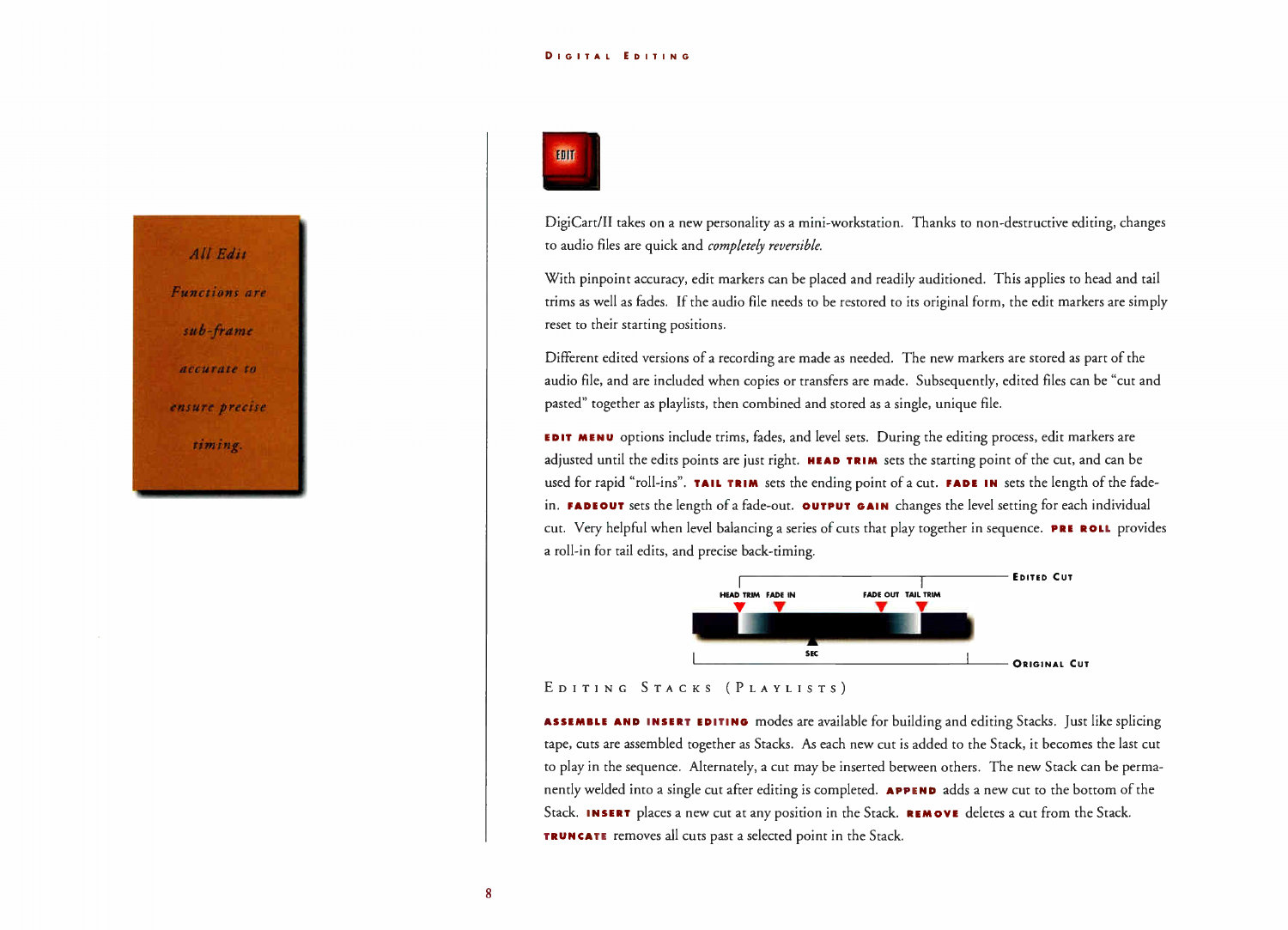#### REFERENCES / NTERCONNECTS

| iciCart/π<br>BERNOULLI MULTI-FORMAT V                                                                                                                                                         |
|-----------------------------------------------------------------------------------------------------------------------------------------------------------------------------------------------|
| ANDOM ACCESS<br>DIGITAL AUDIO RECORDER                                                                                                                                                        |
| <b>UTILITY</b><br>AENU<br><b>HDIT</b><br>MENU<br><b>INTER</b><br><b>SETUP</b><br>FADE OUT 00:00:00:00<br><b>SANT LIST</b><br><b>VEW</b><br>UST<br><b>CAMCE</b><br>雕羅<br>HC.<br>00:00:38:05.73 |
| 株収支<br>too<br><b>SELECT</b><br><b>QUELSTAD</b><br><b>POS TID</b>                                                                                                                              |
| $\overline{\phantom{a}}$<br>臘<br>REC<br><b>STOP</b><br>$27 - 27 - 14 - 13 - 12 - 4$<br>- d<br><b>MANAIVIL</b><br><b>DOM</b><br><b>Billian Print</b>                                           |
|                                                                                                                                                                                               |
| <b>ITEM SELECTION</b>                                                                                                                                                                         |
| <b>TRANSPORT CONTROLS</b>                                                                                                                                                                     |
| <b>PAUSE CONTROL</b>                                                                                                                                                                          |
| <b>INPUT LEVEL CONTROLS</b>                                                                                                                                                                   |
| <b>VIEW CONTENTS OF PLAYLIST</b>                                                                                                                                                              |
| <b>CUT &amp; STACK LOOP</b>                                                                                                                                                                   |
| <b>FILE TRANSFER</b>                                                                                                                                                                          |
| <b>INPUT/OUTPUT LEVEL METERING</b>                                                                                                                                                            |
| <b>SELECT DRIVES &amp; DIRECTORIES</b>                                                                                                                                                        |
| <b>MENU SELECTION:</b>                                                                                                                                                                        |
| <b>BERNOULLI DISK DRIVE</b>                                                                                                                                                                   |





#### OTHER MENU OPTIONS

SETUP MENU options determine how DigiCart/II records and plays; how the user interface works; and how information is displayed. RECORDING FORMATS - Choose from  $32K$ ,  $44.1K$ , and  $48K$  linear sampling rates, or Dolby AC-2 data reduction. Digital interconnects: choose AES/EBU or LEG 958/11 digital, or balanced analog. RECORD THRESHOLD - Recording begins when audio exceeds a selected threshold level. CUT OVERWRITE - Replaces an existing cut with a new one. TIME DISPLAY - Selects elapsed or remaining time during playback. RESTART MODE - Cuts start immediately after a play command, or after the current cut plays to completion. DIRECTORY SORTING - Displays cuts in either alphabetical or numerical order. PRESET ASSIGNMENTS - Selected cuts or Stacks may be assigned to preset keys on a remote control or computer keyboard.

**UTILITY MENU** options deal with arranging information. Use them to format, name and number disks or directories, and to copy and delete audio files. The file transfer network set-up and operating modes are also included in this menu heading.

#### DIGITAL AND ANALOG SIGNALS

Maintaining audio transfers in the digital domain makes every copy a duplicate master, without any loss in quality. Playing back in full-digital mode eliminates digital-to-analog conversions and preserves audio integrity between source and destination.

DigiCart/II employs the industry standard AES/EBU digital audio signal format. These inputs and outputs provide a compatible signal interface to other digital products such as processors, consoles and recorders. DigiCart/II also features IEC 958/11 for interconnection with consumer and semi-pro equipment. Front panel menu selections offer a choice between the digital and analog connections.

The DigiCart/II digital interface is essential to facilities that wish to keep all audio signals in the digital domain.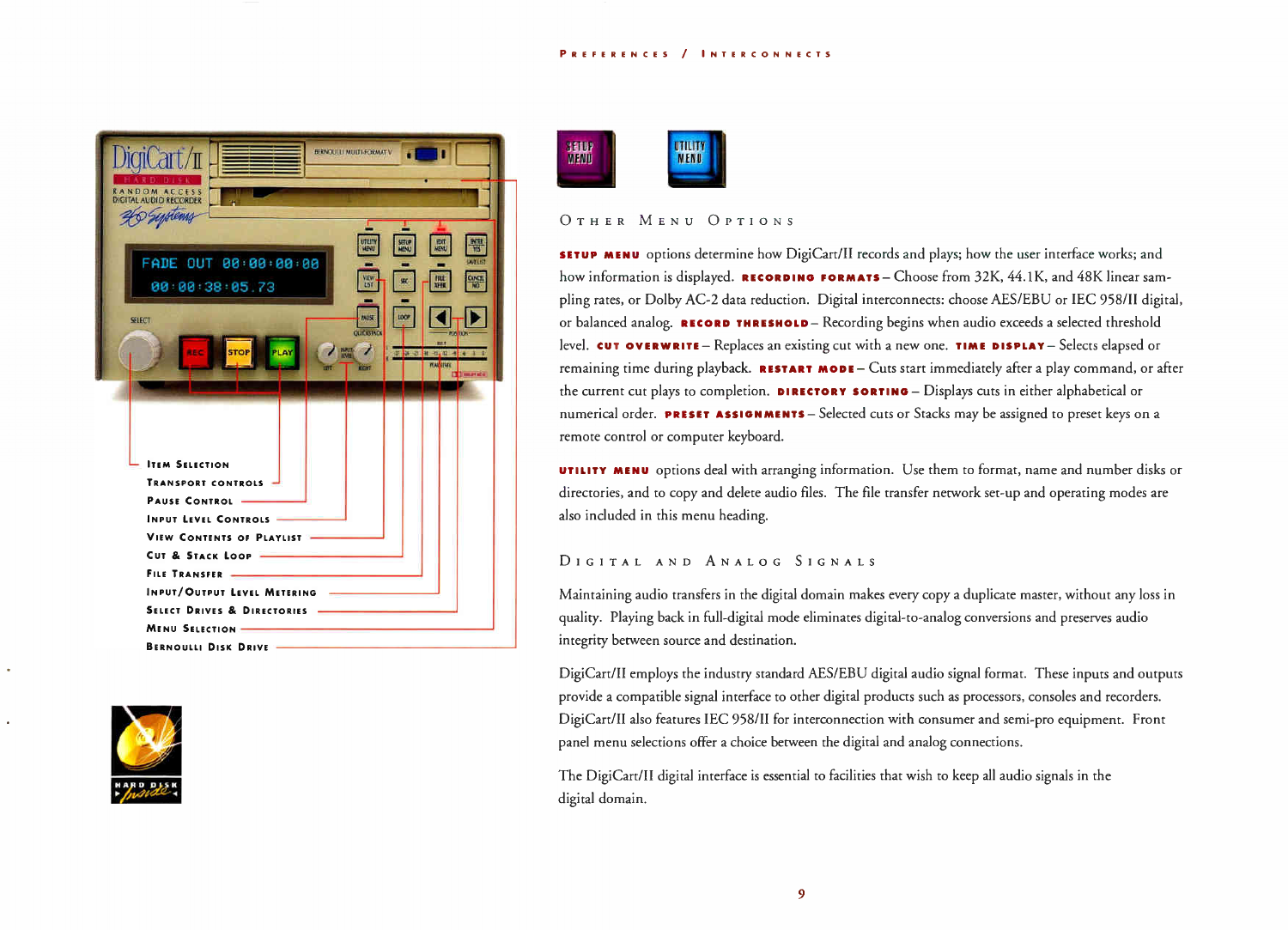FOR RAPID BACKUP, A ERNOULLI HIGH-DENSITY DISK STORES UP TO 150 MEGABYTES OF AUDIO.

F ALL THE INTERNAL STORAGE ISN'T ENOUGH, THE EXTERNAL SCSI PORT SUPPORTS UP TO 160 HOURS OF ADDITIONAL S FORAGE.

WITH ITS POWERFUL 68020 PROCESSOR, DIGICART/ II DELIVERS THE POWER NEEDED FOR GREAT RESULTS.

ALTHOUGH 4 MEGABYTES OF RAM ARE STAN-DARD, YOU CAN HAVE UP TO 32 MEGABYTES TO KEEP PACE WITH FUTURE DEVELOPMENTS.



**MAKING DIGICART/II EASY TO LEARN** WAS DESIGN JOB #1. ITS CLEAN FRONT PANEL AND BRIGHT DISPLAY MAKE IT FAST AND EASY TO USE.

HARD DISK INSIDE! OUT OF THE BOX, DIGICART/II OFFERS DISKS WITH UP TO 32 HOURS OF STEREO STORAGE.

CREATE PRECISION EDITS, SMOOTH FADES AND ACCURATE LEVEL ADJUSTMENTS WITH THE HELP OF MOTOROLA'S DSPS6001 DIGITAL SIGNAL PROCESSOR.

AUDIO INS & OUTS INTERCONNECT THROUGH AES/EBU OR IEC 958/II DIGITAL, OR VIA BALANCED ANALOG CIRCUITS.

NO ADJUSTMENTS NEEDED. EVER.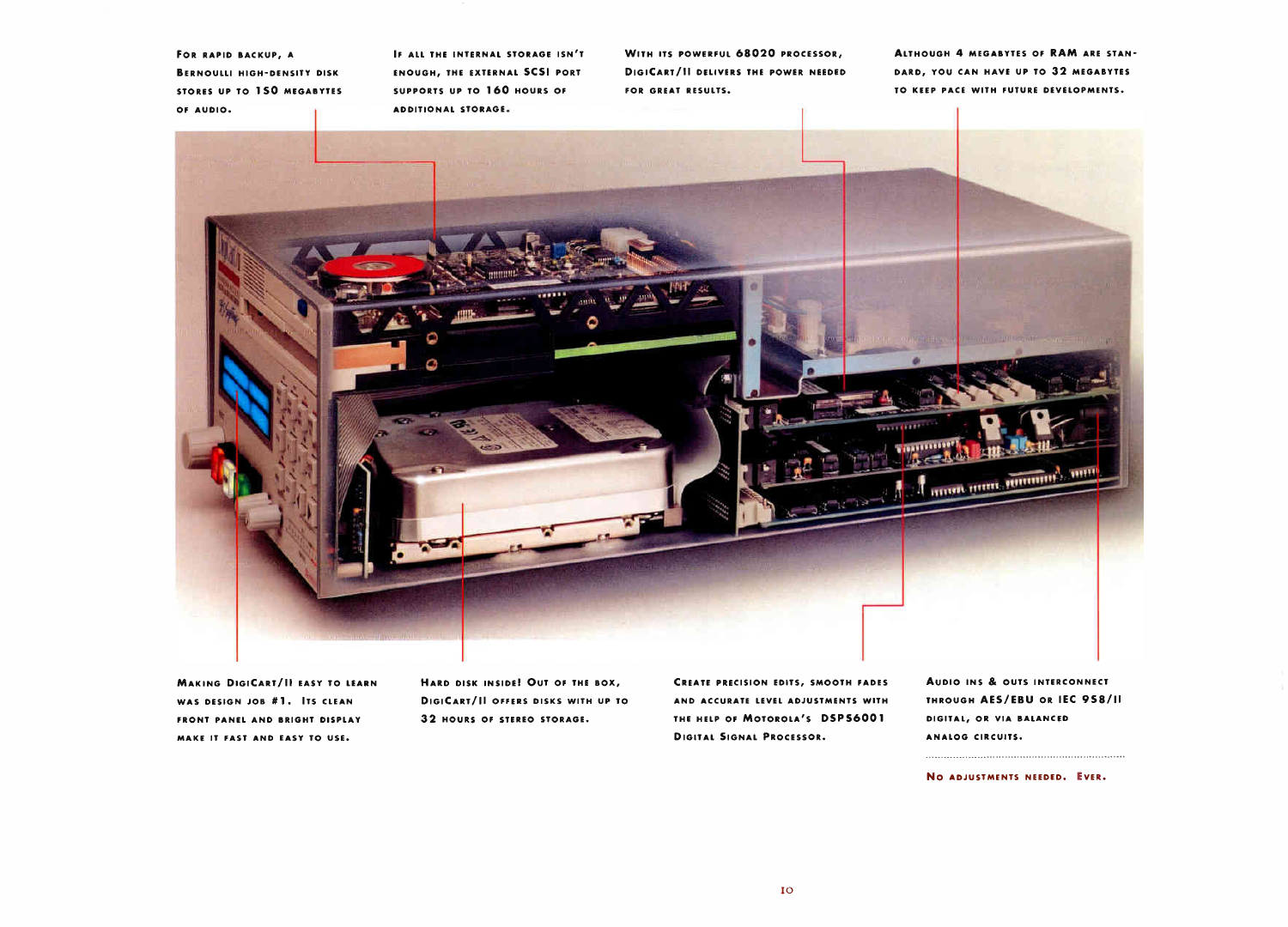FILE TRANSFER SOFTWARE FOR NETWORKING OPERATIONS



The D-NET File Transfer Network is a proprietary software program designed to provide high speed file transfers between DigiCart/II and other 360 Systems digital audio recorders. Multiple machines can be networked to exchange single audio cuts, entire directories, or drives at speeds up to 8 times faster than normal. D-NET operates at all sample rates, and transfers all cut information including audio, file headers and edit markers.

Since D-NET runs on 360 Systems' hardware, third parry network cards and terminals are not required. Network management and operations are carried out from the front panel of the machine, doing away with external file servers.

D-NET is an optional feature that can be easily installed on DigiCart/IIs that have digital I/O capability. Either the AES/EBU or IEC-958/II ports can be set up as transfer ports. D-NET also supports the proposed AES standard for long haul transmission on 75 ohm coaxial cable.

Each DigiCart/II can be set up to receive transfers at a specific address or it can place incoming transfers in a "mail box". The mail box will accept files and store them consecutively, using open index numbers. Transferred files may later be extracted and relocated to appropriate locations on a hard disk or cartridge drive.



D-NET File Transfer Network, shown in a typical configuration.



DIGICART/II BLOCK DIAGRAM